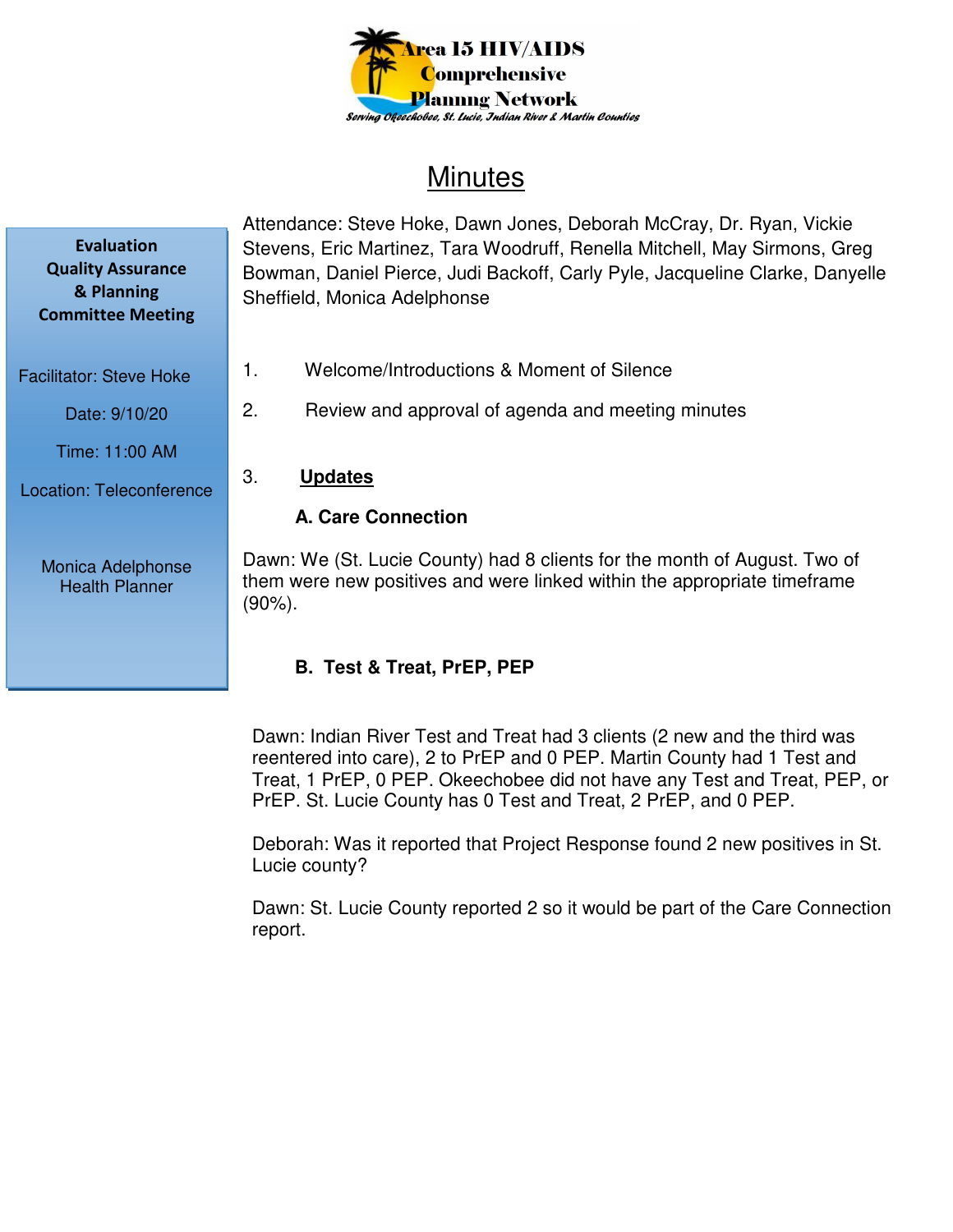#### **C. HIV Integrated Workplan**

Danyelle: I updated the couple of things that were mentioned from the last meeting on August 30. I believe I highlighted them in yellow. We're not really doing any community outreach things. If there is anything that I missed, please feel free to send me an email or something and I can I'll be happy to add it.

Steve: There is nothing under the who responsible for anything after the first page. Are the stuff that was on our previous work plan, carried over to there (to the new plan).

Danyelle: I need to go back and update who are the responsible parties. And you guys can let me know if I need to change any of that. So I'll be happy to add that over as well.

Steve: That sounds good. Is there any other updates and anyone ask?

Eric: Yes, this is regarding the home kits. They are purchasing X amount of kits and I don't know the amount yet, but they are purchasing to them and that they are going to be sending it out to areas. I put a biding in for us to have some home kits for our area. I actually asked if it was possible they can send some out DOH and DOH can send them out. But they said it depends on the budget. They are realizing that the importance of having these kits especially during the time. So I will keep you guys up to speed as we move forward, but they are working on this. I will let you know if we are going to be receiving some and Dawn as you know, I will always keep you in the loop.

Jacqueline: For the workplan, I'm confused a why a lot of this is left blank. Do we have to have these meetings in order to fill all the resources, and who's responsible? And it looks like in the last page, somebody that did something for HIV Black National Days Awareness or was this the only thing that was reported?

Danyelle: This new work plan is was supposed to started from April of 2020. The event on the very last page is from the end of February and that was just because it was reported a little bit later to me. So I just went ahead and added that onto this new one, but I have the older version of the work plan that has all of last year's community outreach events and everything that was reported to me. The columns that have missing information, like the responsible parties, the resources needed, and is because I didn't know, because this is a new work plan, if different parties were going to be responsible for things with different resources that are going to be needed or different due dates. I personally have been recruited over in the epidemiology section at the health department since March doing COVID stuff, so I haven't been working in my typical HIV role since March. I have to play catch up with a lot of the items.

Jacqueline: So do you so you already have a previous one? So, obviously you got to get in contact with people so you can fill up this space, correct?

Danyelle: Correct, so all of that missing information word, like the responsible parties and the resources, I will move that over from the old work plan on to this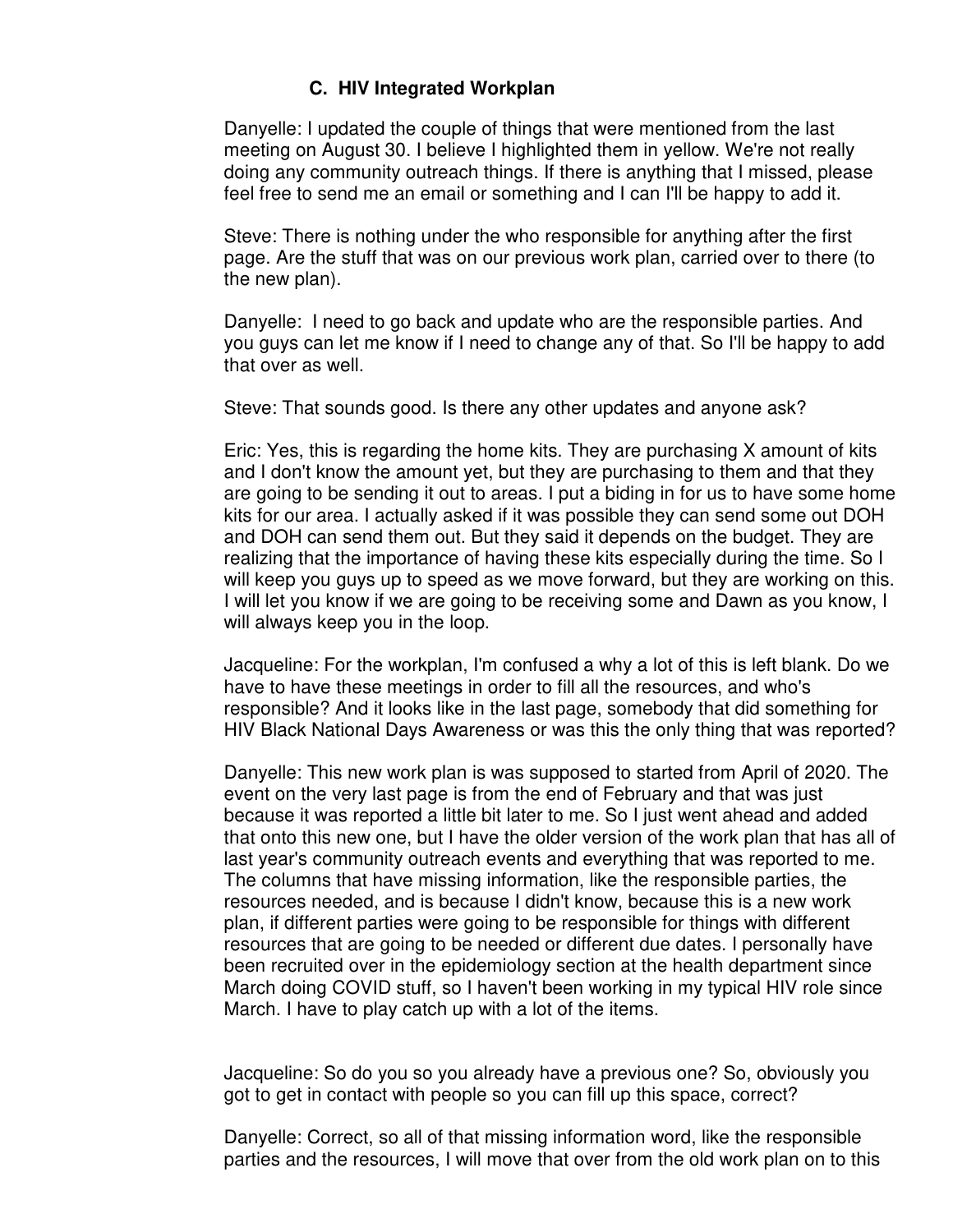new one. And if for whatever reason there's different resources that are needed now or there's things that I can take off, then let me know.

Dawn: I will like to make a suggestion that we move the parties responsible from the old work plan over to the new one. And then we meet to update the dates on the new workplan. You and I can get together and then we'll present it to the executive committee and then to the committee for review and comment.

Steve: Sounds good.

#### **D. Past Minutes Review**

The consortia decided to table October 10, 2019 meeting minutes. The meeting on November 14, 2019 for EQA has some items that needs to be removed and corrected; once corrected it is approved. December 12, 2019 meeting minutes will be tabled. July 9, 2020 EQA meeting minutes were approved. August 13, 2020 EQA meeting minutes were approved.

Motion made to accept the approved meeting minutes except for those one that were tabled.

#### **E. Ending the Epidemic**

Mary: A quick update: The ad hoc community outreach committee is on hold until we get this COVID-19. A lot of the areas doesn't want to do any testing right now because they don't want people coming in due to COVID. Once we start having events in the future, we'll start getting information so we can put it back on her work plan.

Renella: The last EHE call, focused on planning and ongoing community engagement. EHE planning will add to or enhance, not replace previous planning efforts and handling the end to the epidemic.

Steve: Some of the Part A's plan for EHE have been put on hold due to COVID.

Dawn: On the webinar Brandi made it very clear that here were questions from the part B areas and some of the rural areas about how the EHE plan will affect the counties not in the top 7 and if the we will be required to write an EHE plan. And Brandi's answer to that question was "No". We not supposed to do the same (as the top 7 counties) and we will not have to write an EHE plan. So that has been a big question mark for a long time and I would I don't think I will completely cancel it out because it's subject to change. Just keep it in the back of your mind that you know, we still might possibly have to do one but for now we will follow the integrated plan.

Steve: I understood that we were supposed to use those Part A plans to help us to develop a local EHE plan, once they were completed.